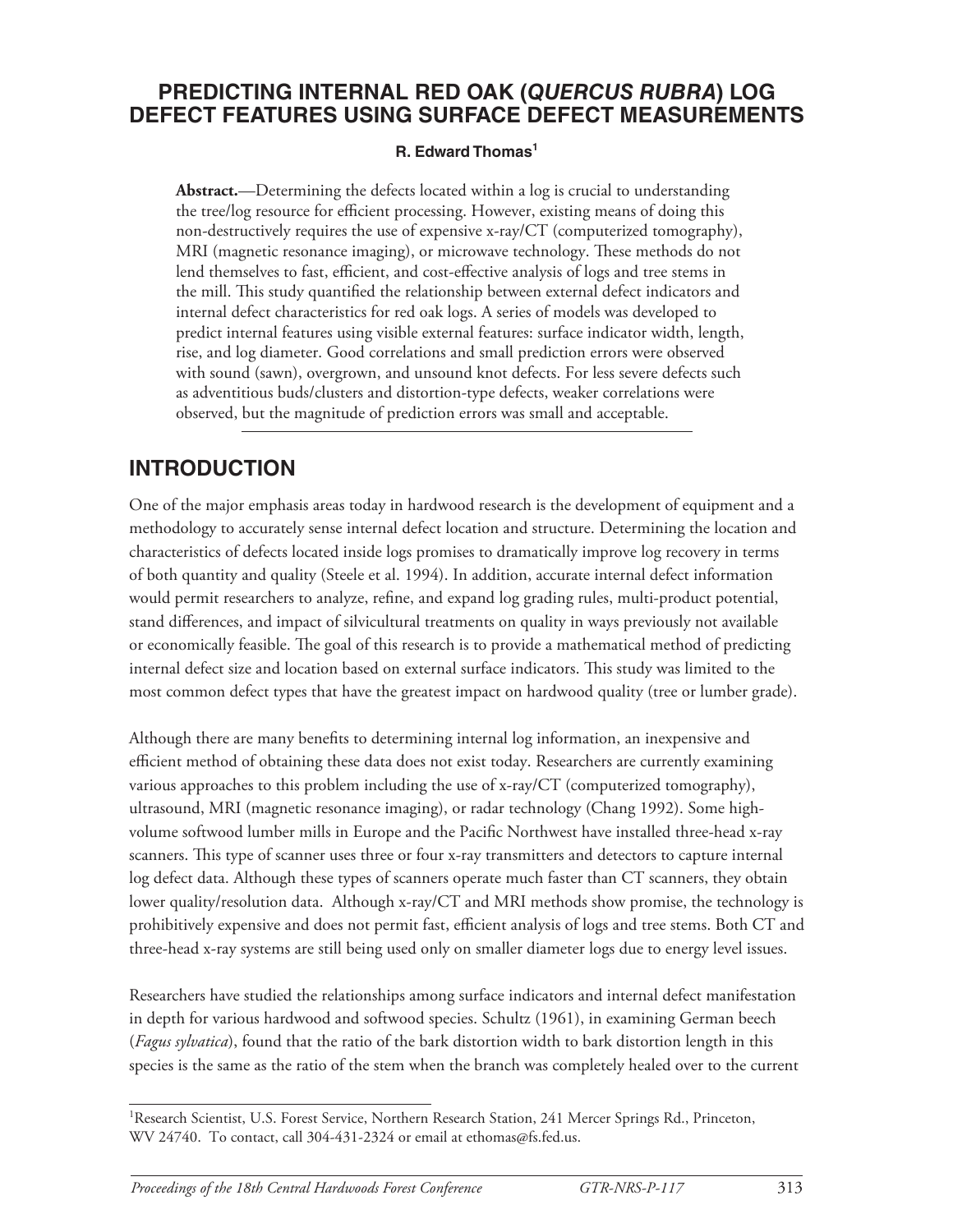stem diameter. However, for species with heavier irregular bark, such as hard maple, he found that it was difficult to judge the clear area above the defect in this manner.

Hyvärinen (1976) explored the relationships among the internal features of grain orientation and height of clear wood above an encapsulated knot defect and the external features of surface rise, width, and length for sugar maple (*Acer saccharum*). The sugar maple defect data were collected from 44 trees obtained from three sites in upper Michigan. Hyvärinen used simple linear regression methods to find good correlations among clear wood above defects, bark distortion width, length, and rise measurements, as well as age, tree diameter, and stem taper. The best simple correlation was with diameter inside bark (DIB) (r = 0.66) and a 0.66-inch standard error of estimate. Correlation was further improved by using a stepwise regression method. The final model  $(r = 0.74)$  used bark distortion vertical size and DIB as the most significant predictor variables for predicting encapsulation depth.

A similar study was conducted on a sample of 21 black spruce (*Picea mariana*) trees collected from a natural stand 75 km north of Quebec City (Lemieux et al. 2001). Three trees, each with three logs, were selected from which a total of 249 knot defects were dissected and their data recorded. The researchers found better correlations between external indicator and internal characteristics in the middle and bottom logs as compared to the upper logs. Strong correlations  $(r > .89)$  were found among the length and width of internal defect zones and external features such as branch stub diameter and length. The defects were modeled as having three distinct zones corresponding to the manner in which the penetration angle changes over time in black spruce. The penetration angle is the angle at which a line through the center of the defect intersects the log surface.

Carpenter's (1950) examination of surface indicators found that although the frequency and occurrence of surface indicators within a given species vary by region, in general the same indicator will be found with its defect in the underlying wood. Thus, although certain defect types may be more prevalent in some regions, the underlying manifestation of the defect would remain more or less consistent across regions. Further, growth rate will vary from region to region (or site to site within the same region), so the defect encapsulation rate will differ also. However, the rate at which the encapsulation occurs and the degree to which the defect is occluded or covered over by clear wood are indicated in the bark pattern. Shigo and Larson (1969) discovered that the ratio of defect height to width is a strong indicator of defect depth with respect to the radius of the stem at the defect (Fig. 1). The faster the diameter growth, the faster the defect is encapsulated and the faster the bark distortion pattern changes.

More recently, the relationships among external defect indicators and internal features were examined for yellow-poplar *(Tulipifera liriodendron*) (Thomas 2008). This study found statistically significant correlations between external indicators and internal features. The strongest correlations occurred with the most severe defect types, i.e., overgrown knots, overgrown knot clusters, sound knots, and unsound knots. These defects are the most recent and therefore the least occluded. In almost all cases, the correlations observed with the severe defect types were significant ( $\alpha$  < 0.01). Conversely, the weakest correlations involved the least severe and most occluded defect types, i.e., adventitious knots, adventitious knot clusters, light distortions, and medium distortions. In several cases, the correlations between external and internal features failed to be statistically significant ( $\alpha$  < 0.01) for the less severe defect types.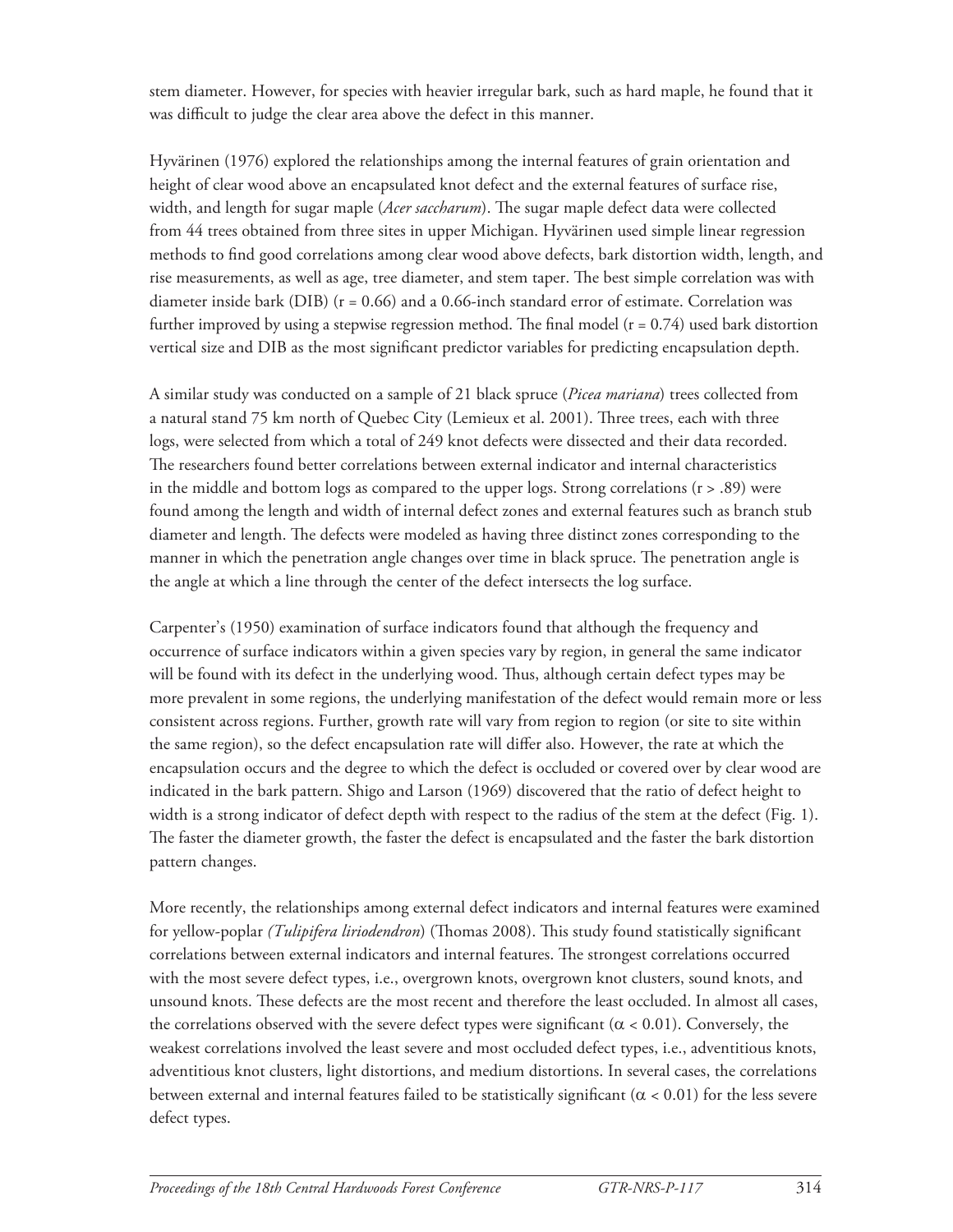

Figure 1.—Encapsulation depth and stub scar relationship ratio (Shigo and Larson 1969).

#### **METHODS**

## **Sample Collection**

Red oak (*Quercus rubra*) defect samples were collected from two sites in West Virginia: West Virginia University Forest (WVUF) near Morgantown (elevation: 2,300 feet) and the Mead Westvaco Forest (MWF) near Rupert (elevation: 3,200 feet). The two sites are separated by about 125 miles. From each site, 33 trees were randomly selected. For each tree the number of defects by type was counted. The counts were used to develop a random sampling plan. The goal was to collect four defects of each type from each tree, whenever possible. For example, if there were eight sound knots on the tree, every second sound knot was selected. Of course, not all trees have four defects of every type. In other cases, selecting one defect would prevent another from being selected due to defect overlap. In these cases, preference went to the least common defect type on that tree and a different occurrence of the second defect type was used. The number of defect samples obtained from each site by defect type is shown in Table 1. In most cases, approximately equal numbers of each type of defect were obtained from each site.

## **Sample Processing**

All defects were identified according to the characteristics as defined in Defects in Hardwood Timber (Carpenter et al. 1989). Once a defect was located and classified, the section containing the defect was cut from the log. The defect sections ranged from 12 to 24 inches in length. If, upon dissection, the inner portion of the defect was not completely contained within the section, the sample was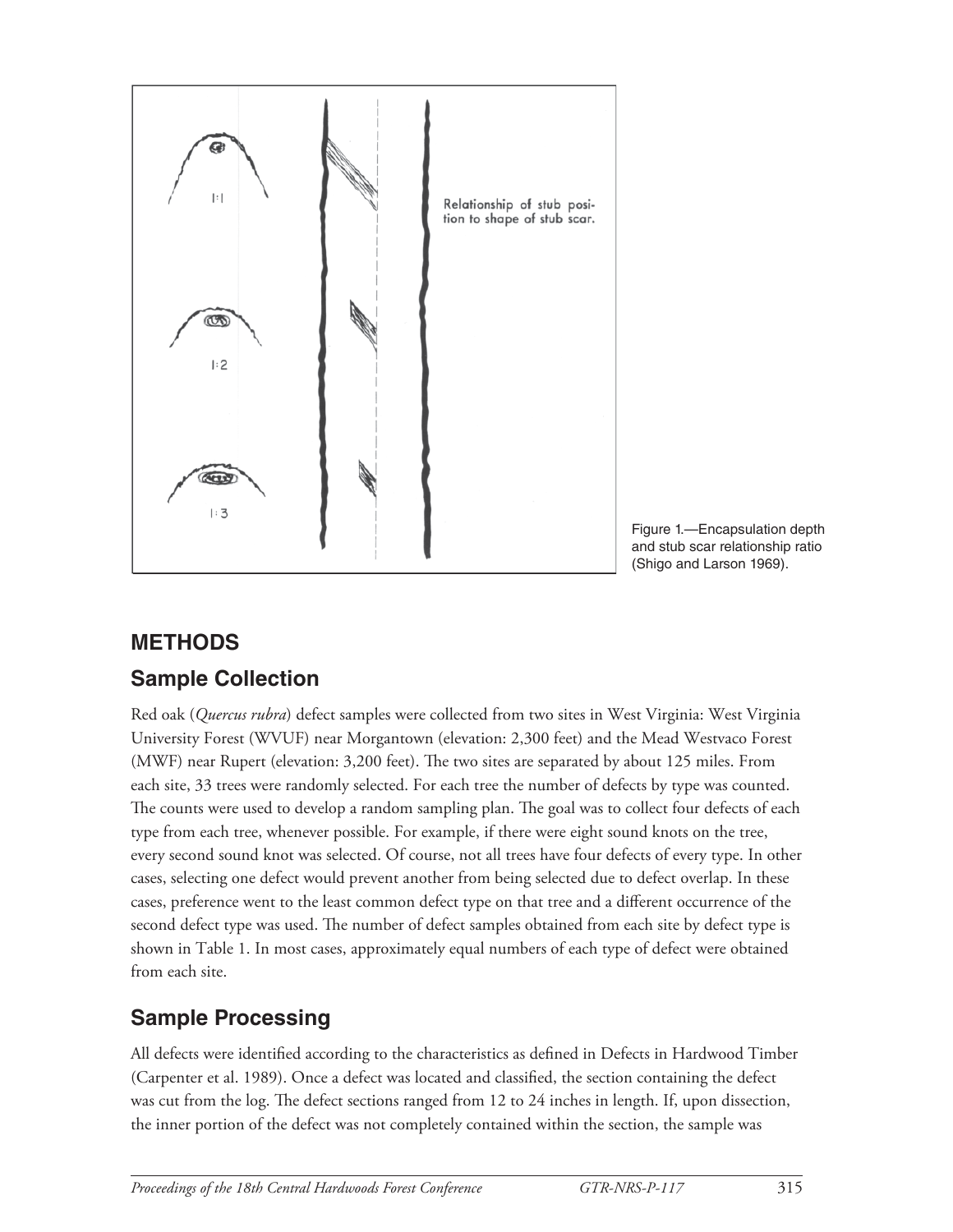| Defect type                     | <b>WVU</b><br>Forest | Mead Westvaco<br>Forest | Total |
|---------------------------------|----------------------|-------------------------|-------|
| Adventitious Knot (AK)          | 54                   | 51                      | 105   |
| Adventitious Knot Cluster (AKC) | 27                   | 47                      | 74    |
| Heavy Distortion (HD)           | 52                   | 46                      | 98    |
| Light Distortion (LD)           | 2                    | 37                      | 39    |
| Medium Distortion (MD)          | 70                   | 63                      | 133   |
| Overgrown Knot (OK)             | 45                   | 114                     | 159   |
| Overgrown Knot Cluster (OKC)    | 0                    | 48                      | 48    |
| Sound Knot (SK)                 | 19                   | 36                      | 55    |
| Sound Knot Cluster (SKC)        |                      | 13                      | 14    |
| Unsound Knot (UK)               | 30                   | 31                      | 61    |
| Unsound Knot Cluster (UKC)      | O                    | 13                      | 13    |
| Wound (WND)                     | 0                    | 43                      | 43    |
| Total                           | 300                  | 542                     | 842   |

**Table 1.—Types and numbers of defects collected by site and overall**

discarded. For each sample the following information was recorded: defect type, surface width (across grain) and length (along grain), growth rate (rings per inch), and bark thickness. The sample was then sawn into 1-inch-thick slices. This resulted in a photo series showing the defect penetrating the log (Fig. 2). For each slice, the depth, defect width, length, and distance of defect center to notch bottom center were recorded. When a defect terminated between slices, it was assumed that it terminated at the halfway point through the slice.

## **Modeling Statistics**

A series of chi-squared tests was used to test for outliers in the internal/external dataset (Komsta 2006) Data identified by the tests as outliers were examined and corrected if in error by remeasuring the sample. The data were grouped by defect type. With the R statistical analysis program, stepwise muliple-linear regression analyses were used to test for correlations among surface indicators and internal features (R Development Core Team 2006). The independent variables used were surface indicator width (SWID), length (SLEN), rise (SRISE), and log diameter inside bark (DIB). These variables were selected because they are measurable during log surface inspection. Area (SWID \* SLEN), SLEN<sup>2</sup>, and SWID<sup>2</sup> also were examined as potential predictor variables. The dependent variables selected were (1) rake (penetration angle), (2) clear wood above defect, (3) total depth, (4) halfway-point cross-section width (HWID), and (5) halfway-point cross-section length (HLEN). These variables permit an internal model of a defect to be constructed and determine an approximate internal location (Fig. 3).

Within each defect type class, the data was randomly partitioned into two groups using the caTools package (Tuszynski 2006) for R. The first group contains approximately 66.7 percent of the records and was used for model development and determining the internal/external feature correlation statistic. The second set contained the remaining records and was used for testing the prediction models (model validation set). Table 2 shows the numbers of observations used in the model development and testing steps.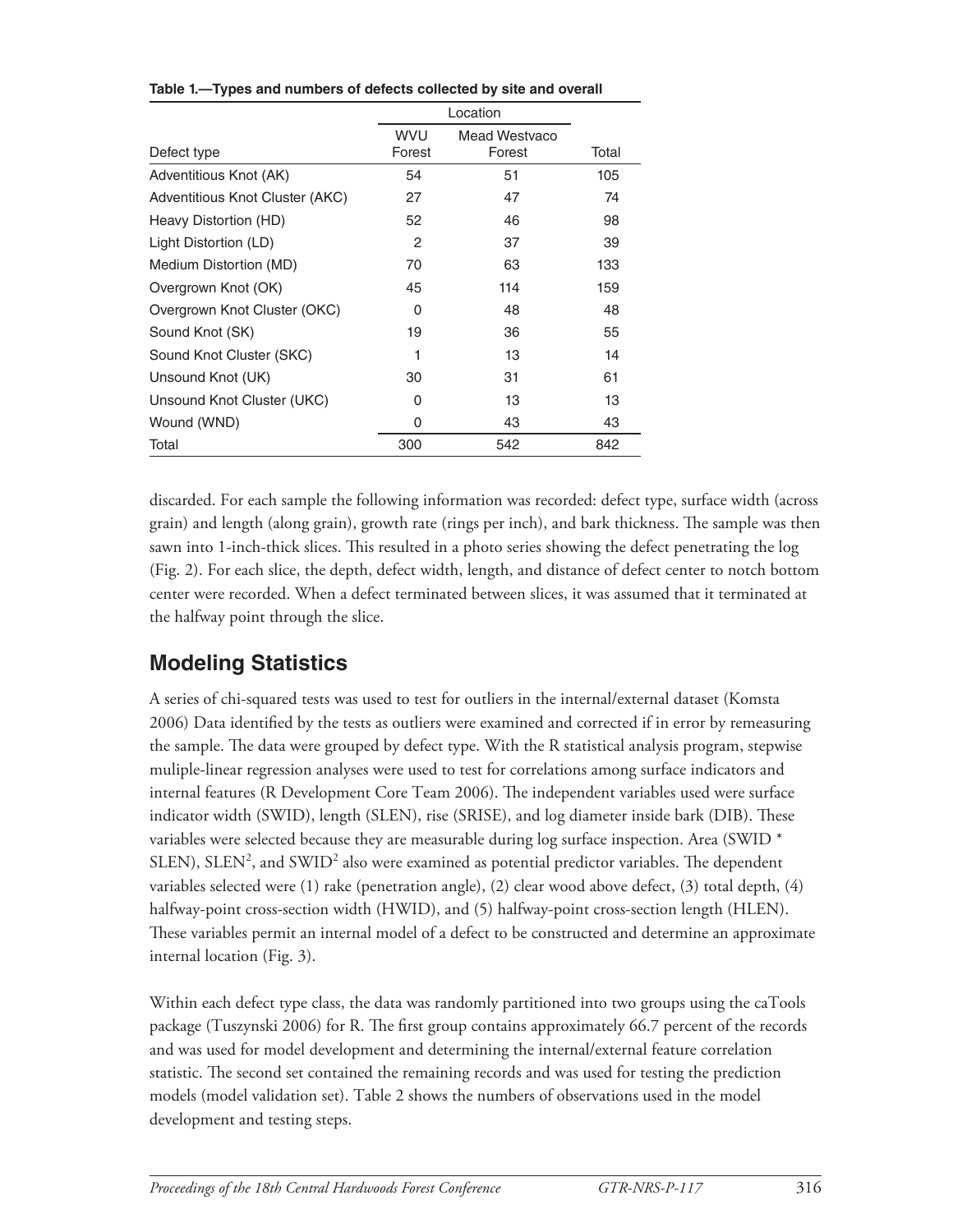

Figure 2.—Series of internal defect sections for a heavy distortion defect surface indicator.



Figure 3.—Illustration of internal features predicted by the model.

| <b>Defect</b> |               | Number of observations |              |  |  |
|---------------|---------------|------------------------|--------------|--|--|
| type          | Model dataset | Testing dataset        | observations |  |  |
| AK            | 70            | 35                     | 105          |  |  |
| <b>AKC</b>    | 49            | 25                     | 74           |  |  |
| <b>HD</b>     | 65            | 33                     | 98           |  |  |
| LD            | 26            | 13                     | 39           |  |  |
| <b>MD</b>     | 88            | 45                     | 133          |  |  |
| <b>OK</b>     | 105           | 54                     | 159          |  |  |
| <b>SK</b>     | 37            | 18                     | 55           |  |  |
| <b>UK</b>     | 40            | 21                     | 61           |  |  |
| OK/SK/UK      | 182           | 93                     | 275          |  |  |
| OKC/SKC/UKC   | 46            | 25                     | 71           |  |  |
| Total         | 708           | 362                    | 1,070        |  |  |

**Table 2.—Numbers of observations used in model development and testing by defect type**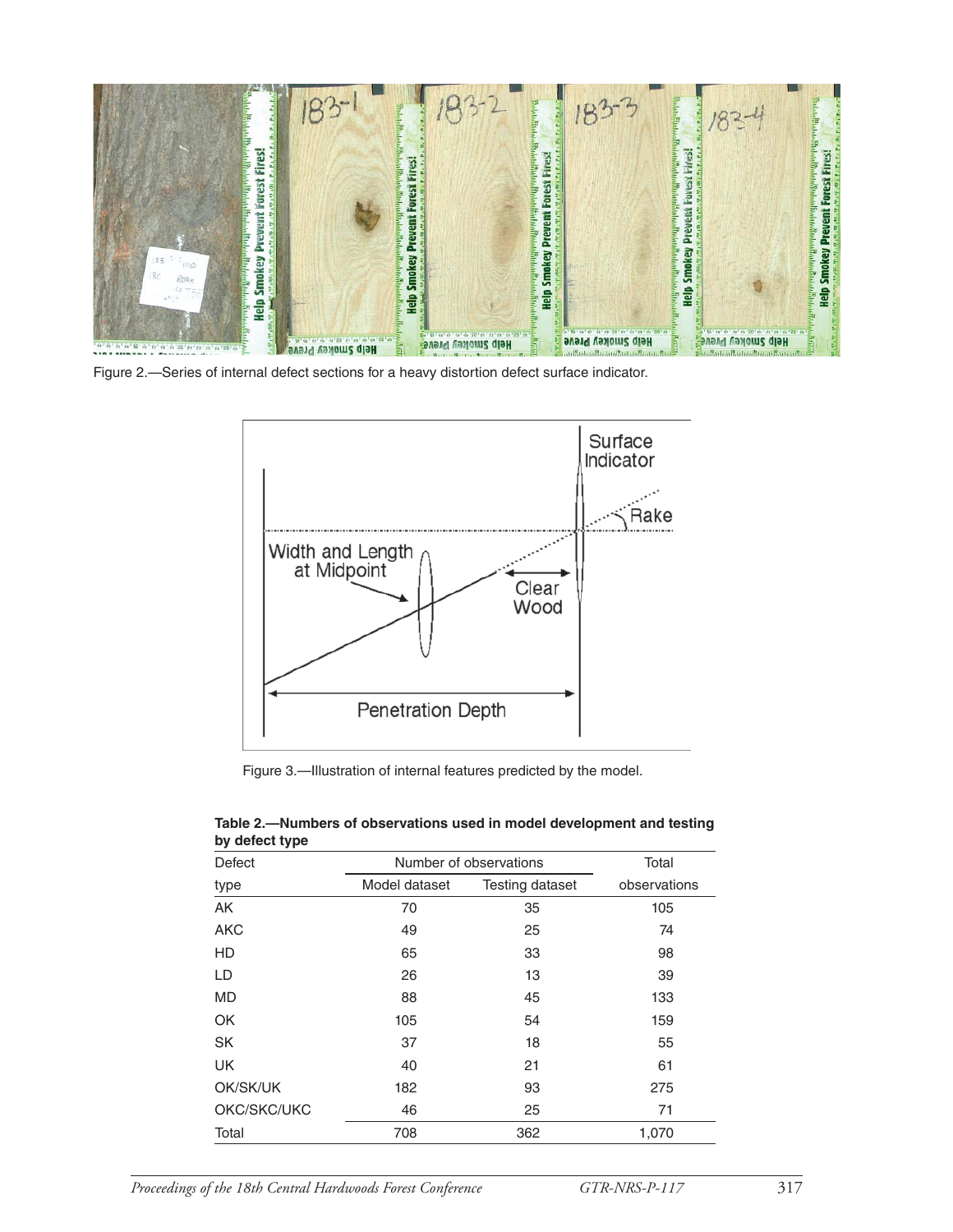## **RESULTS**

Correlation results for model development and significant predictor variables are presented in Table 3. A significance level of 1 percent was used for all tests. Table 3 has two major sections: model development and model testing. In each section, the correlation coefficient, significance, and the mean-absolute error (MAE) of the correlation are reported. MAE is the mean of the absolute value of the residual errors for the fitted equation. MAE indicates the +/- error range that can be expected using the fitted equation to predict defect features.

#### **Knot Defects**

Model development with the severe knots, OK, SK, and UK, discovered strong significant correlations ( $\alpha$  < 0.01) in almost all instances (Table 3). The exception was with overgrown knots and predicting clear area (Clear) above the encapsulated defect. Clear area above an encapsulated knot defect occurred in only a few samples, so it was weakly correlated with external features. The strength of the relationship (multiple adjusted  $R^2$ ) among interior halfway point cross-section width (HWID) measurement and external features ranged from 0.53 to 0.74. Similar results were found among external features and the halfway point cross-section length (HLEN) measurement with adjusted multiple  $R^2$  values ranging from 0.40 to 0.87. The correlation of total defect penetration depth (DEPTH) to external features ranged between 0.40 and 0.63, which was not as strong as the correlations observed with yellow-poplar, which ranged from 0.63 to 0.73 (Thomas 2008). In many cases, the defects in the samples terminated before reaching the pith, indicating an adventitious knot. This decreased the significance of DIB as a predictor variable for depth. The correlations (adjusted multiple  $R^2$ ) among external features and penetration angle (RAKE) ranged from 0.39 to 0.54.

Table 3 lists the most significant independent or predictor variables for each defect type and internal feature. The independent variables are listed in the order of most to least significant. The number of instances where correlations with DIB, SLEN, and SWID were significant was nearly identical at 11, 11, and 12 instances, respectively. Interaction terms had the strongest correlation with internal features in 9 instances while non-interaction terms were the most significant in 12 instances. Correlations involving SWID and SLEN were the most common interaction terms, having a statistically significant correlation six times each. Similarly, SWID and SLEN were the most significant single independent variables, statistically significant five and four times each, respectively. Thus, with the severe knots and knot clusters, most of the strongest correlations to internal features are with the surface width and length of the defect.

The associated MAEs with the model development samples were small in most cases. The MAE values in Table 3 are reported in inches for all measurements except rake angle, which is in degrees. In 10 out of 16 cases for the knot defects, the MAE is 0.75 inch or less. In five instances, the MAE is less than 0.50 inch. In the remaining six cases, four are less than 1 inch and two are 1.15 and 1.05 inches. The MAE values for rake angles ranged between 9 and 12 degrees.

The model testing samples were used to analyze the models' predictive capabilities. The regression equations generated with the model development samples were used to predict internal feature measurements. The correlation coefficient r, the mean absolute error (MAE), and the significance level of the correlation were determined for each defect type and feature combination (Table 3). In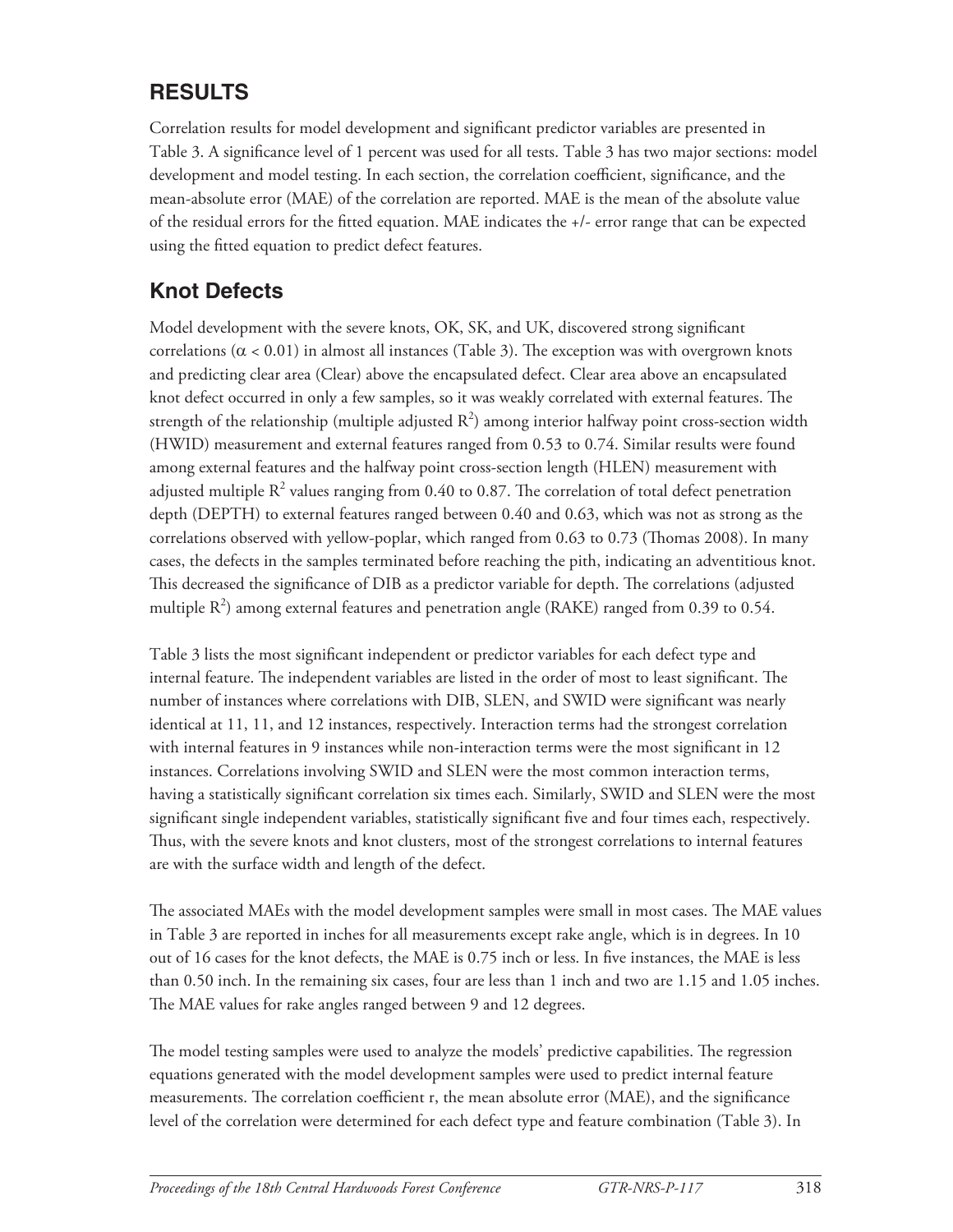#### **Table 3.—Model development and testing correlation results**

|             |                       | Model Development Results     |                           |                            |                                                           | <b>Model Testing Results</b>   |                           |                            |
|-------------|-----------------------|-------------------------------|---------------------------|----------------------------|-----------------------------------------------------------|--------------------------------|---------------------------|----------------------------|
| Defect type | Dependent<br>variable | Multiple<br>adjusted<br>$R^2$ | Mean<br>absolute<br>error | Correlation<br>significant | Significant independent variables                         | Correlation<br>coefficient 'R' | Mean<br>absolute<br>error | Correlation<br>significant |
| AK          | Hwid                  | 0.15                          | 0.27                      | Yes                        | slen                                                      | 0.52                           | 0.26                      | Yes                        |
|             | Hlen                  | 0.26                          | 0.28                      | Yes                        | swid, slen, swid*slen, srise*slen                         | 0.32                           | 0.41                      | No                         |
|             | Rake                  | 0.12                          | 5.04                      | Yes                        | slen, srise, srise*swid                                   | 0.51                           | 0.83                      | Yes                        |
|             | Depth                 | 0.24                          | 1.45                      | Yes                        | dib, swid, slen, srise                                    | 0.35                           | 1.57                      | No                         |
| Clear       |                       | 0.10                          | 1.27                      | No                         | srise, dib                                                | 0.40                           | 0.93                      | No                         |
| AKC         | Hwid                  | 0.11                          | 0.56                      | No                         | swid, srise                                               | 0.61                           | 0.82                      | Yes                        |
|             | Hlen                  | 0.36                          | 0.43                      | Yes                        | slen, swid*srise, slen*srise                              | 0.33                           | 0.81                      | No                         |
|             | Rake                  | 0.20                          | 7.15                      | Yes                        | swid*srise, srise*dib                                     | 0.12                           | 0.95                      | No                         |
|             | Depth                 | 0.26                          | 1.35                      | Yes                        | dib                                                       | 0.80                           | 0.90                      | Yes                        |
|             | Clear                 | 0.06                          | 1.12                      | No                         | srise                                                     | 0.37                           | 1.04                      | No                         |
| HD          | Hwid                  | 0.55                          | 0.20                      | Yes                        | dib, swid, slen, dib*swid                                 | 0.43                           | 0.28                      | Yes                        |
|             | Hlen                  | 0.47                          | 0.43                      | Yes                        | slen, dib, dib*swid                                       | 0.47                           | 0.44                      | Yes                        |
|             | Rake                  | 0.40                          | 9.29                      | Yes                        | dib, slen                                                 | 0.68                           | 8.54                      | Yes                        |
|             | Depth                 | 0.27                          | 0.86                      | Yes                        | dib, swid                                                 | 0.51                           | 0.72                      | Yes                        |
|             | Clear                 | 0.08                          | 0.67                      | No                         | swid, slen, swid*slen                                     | 0.31                           | 0.62                      | No                         |
| LD          | Hwid                  | 0.19                          | 0.27                      | No                         | dib, slen                                                 | 0.46                           | 0.41                      | No                         |
|             | Hlen                  | 0.34                          | 0.65                      | Yes                        | slen, srise                                               | 0.25                           | 1.09                      | No                         |
|             | Rake                  | 0.03                          | 10.06                     | No                         | dib, dib*swid                                             | 0.14                           | 14.71                     | No                         |
|             | Depth                 | 0.09                          | 1.05                      | No                         | dib, swid, srise                                          | 0.39                           | 1.18                      | No                         |
|             | Clear                 | 0.08                          | 0.94                      | No                         | slen                                                      | 0.01                           | 1.00                      | No                         |
| MD          | Hwid                  | 0.13                          | 0.24                      | Yes                        | swid, slen, swid*slen                                     | 0.56                           | 0.29                      | Yes                        |
|             | Hlen                  | 0.23                          | 0.34                      | Yes                        | swid, dib, swid*slen, dib*slen                            | 0.61                           | 1.78                      | Yes                        |
|             | Rake                  | 0.10                          | 10.50                     | Yes                        | dib, swid                                                 | 0.46                           | 9.92                      | Yes                        |
|             | Depth                 | 0.16                          | 0.80                      | Yes                        | dib, swid                                                 | 0.63                           | 0.75                      | Yes                        |
|             | Clear                 | 0.10                          | 0.86                      | Yes                        | dib, swid                                                 | 0.17                           | 1.09                      | Yes                        |
| OK          | Hwid                  | 0.53                          | 0.29                      | Yes                        | dib, slen, swid*srise, slen*srise                         | 0.46                           | 0.40                      | Yes                        |
|             | Hlen                  | 0.40                          | 0.67                      | Yes                        | slen, srise*swid, slen*srise                              | 0.44                           | 0.81                      | Yes                        |
|             | Rake                  | 0.42                          | 10.23                     | Yes                        | dib, slen, srise, dib*srise                               | 0.60                           | 11.82                     | Yes                        |
|             | Depth                 | 0.45                          | 0.96                      | Yes                        | dib, dib*swid                                             | 0.62                           | 0.88                      | Yes                        |
|             | Clear                 | 0.03                          | 0.04                      | No                         | swid, srise, swid*srise*slen                              | 0.17                           | 0.04                      | No                         |
| SK          | Hwid                  | 0.65                          | 0.38                      | Yes                        | swid*slen, swid*dib                                       | 0.50                           | 0.75                      | No                         |
|             | Hlen                  | 0.66                          | 0.55                      | Yes                        | swid, srise, srise*slen, swid*srise*slen                  | 0.61                           | 0.71                      |                            |
|             | Rake                  | 0.45                          | 9.18                      | Yes                        | dib, swid, swid*slen                                      | 0.07                           | 19.59                     | No                         |
|             | Depth                 | 0.58                          | 0.98                      | Yes                        | slen, swid, swid*dib, slen*dib                            | 0.52                           | 1.45                      | No                         |
|             | Clear                 | ÷-                            | $\overline{\phantom{a}}$  | No                         |                                                           | $\overline{\phantom{a}}$       |                           | No                         |
| UK          | Hwid                  | 0.74                          | 0.30                      | Yes                        | slen, slen*swid, slen*srise, slen*dib,<br>slen*swid*srise | 0.08                           | 0.77                      | No                         |
|             | Hlen                  | 0.87                          | 0.74                      | Yes                        | swid, slen, swid*srise, swid*slen*srise                   | 0.37                           | 1.85                      | No                         |
|             | Rake                  | 0.54                          | 10.29                     | Yes                        | swid, swid*dib                                            | 0.55                           | 12.22                     | Yes                        |
|             | Depth                 | 0.63                          | 0.72                      | Yes                        | dib, swid, slen, swid*slen, dib*slen                      | 0.45                           | 1.13                      | No                         |
|             | Clear                 | --                            | --                        | No                         | --                                                        |                                | --                        | No                         |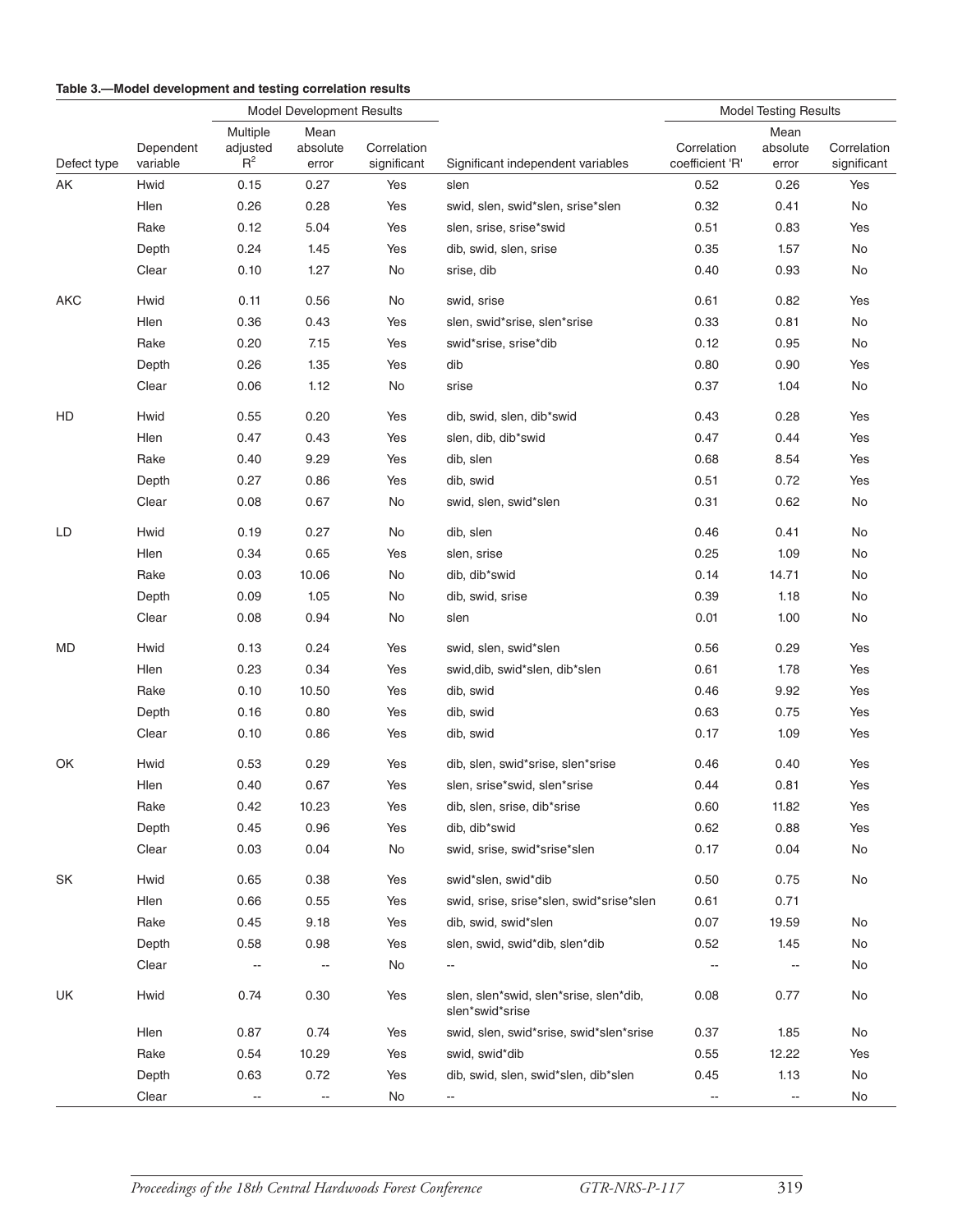

Figure 4.—Impact of rake error on internal defect position.

13 out of 21 instances, the correlation coefficients R were significant ( $\alpha$  < 0.01). In six instances, the correlation was not significant with the sound and unsound knots. Here the problem was due to sample size, with only 18 and 21 model testing samples for sound and unsound knots, respectively. Similarly, the low numbers of clustered knots, OKC, SKC, and UKC, prevented any analyses by individual type, and these data were not examined.

Overall, the highest correlation coefficients (R) occurred with overgrown knot samples. For all severe knot defects, HWID had the smallest MAE, ranging from 0.29 to 0.41 inch. The MAE for the predicted HLEN values also was acceptable and ranged from 0.71 to 0.81 inch where the correlation was significant. The MAE with predicted depth was lowest with overgrown knots with a value of 0.88 inch. Except for sound knots, where the correlation was not significant, the MAE for RAKE was similar with values of 11.82 to 12.22 degrees. For a 16-inch diameter log with a defect terminating near the center, a 10-degree error would change the defect center position by 1.7 (10 degrees under estimate) to 2.1 inches (10 degrees over estimate) at the pith, depending on degree (Fig. 4). The difference in defect position at the halfway point would have a maximum positional variance of 0.85 (10 degrees underestimate) to 1.05 inches (10 degrees overestimate) depending on degree.

## **Bark Distortion Defects**

In general, the correlations between external indicator measurements and internal features for bark distortion defects (LD, MD, and HD) were not as strong as those measured for the knot defects. Distortion defects are smaller and have been encapsulated longer than the more recent knot defects. Thus, less surface information is available for these defect types. The model development correlation results for bark distortions are given in Table 3.

The strongest correlations between external and internal features for the minor defects were with the heavy distortion (HD) defect type. In most cases, a heavy distortion is an overgrown knot that has been encapsulated or overgrown to the point where it no longer has any associated surface rise. Thus, it is the youngest of the distortion defects and has the most surface detail present. The correlation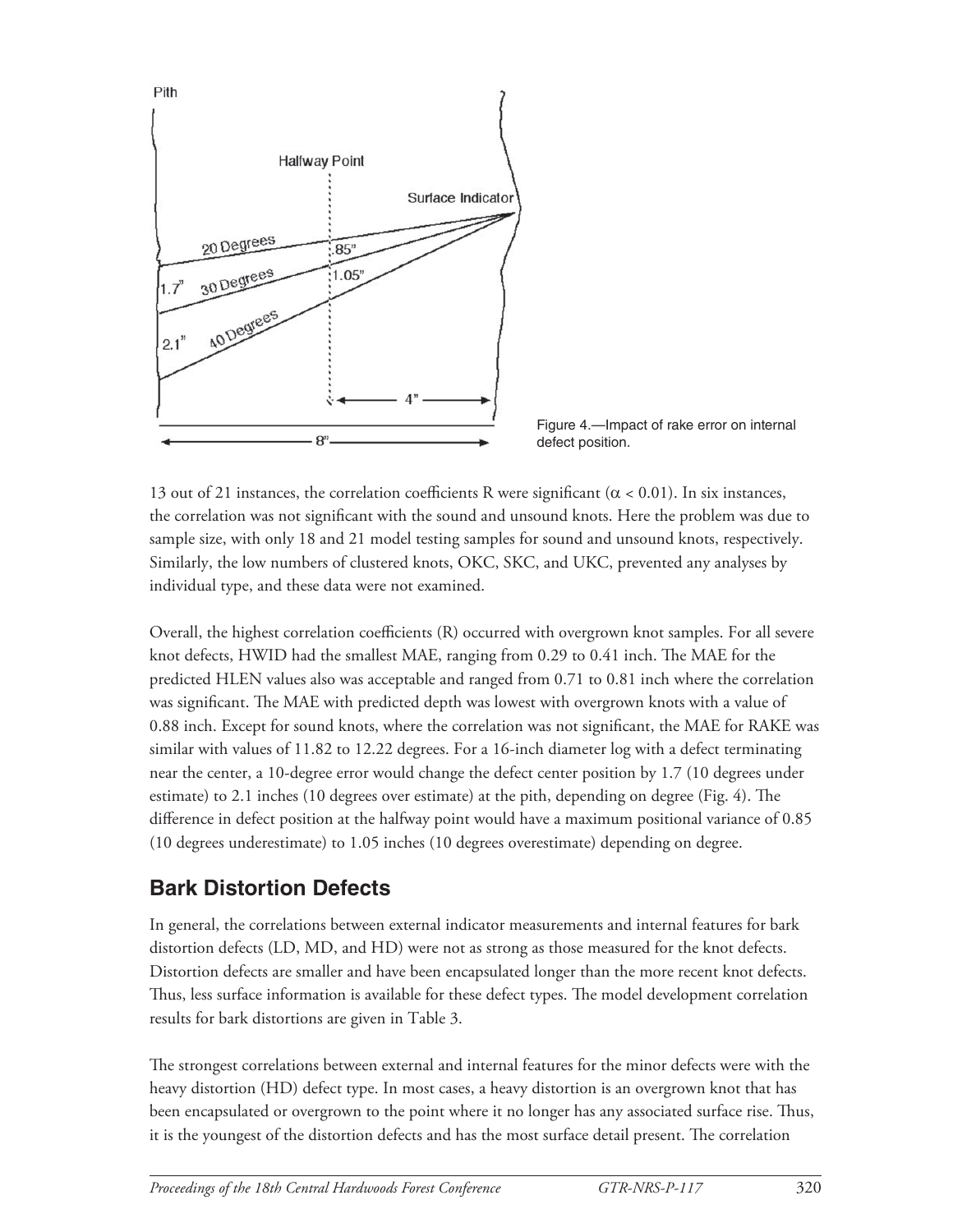(multiple adjusted  $R^2$ ) of surface features to HWID was comparable to overgrown knots (HD  $R^2$ = 0.55 versus OK R<sup>2</sup> = 0.53,  $\alpha$  < 0.01). Similarly, the correlation with HLEN, R<sup>2</sup> = 0.47, was also significant and similar to that of overgrown knots,  $R^2 = 0.40$ . The MAE values for the HWID, HLEN also were acceptable at 0.20 and 0.43 inch. The other correlations for the other HD internal defect features also were significant and similar to that of the overgrown knots, with the exception of encapsulation depth (CLEAR). The MAE for penetration depth (DEPTH) was 0.86 inch and the MAE for RAKE was 9.29 degrees.

The correlations among external and internal features for the medium distortion defects were statistically significant ( $\alpha$  < 0.01). Although significant, the correlations were not strong. Adjusted multiple  $R^2$  values for the internal features ranged from 0.10 to 0.23. Thus, only a fraction of the variability of the internal features can be explained by this approach. With the light distortion defects, the correlations became weaker and only the correlation with HLEN was significant with a multiple adjusted  $R^2$  value of 0.34.

Analyzing the predictor equations for the model testing samples showed that the models developed for the HD and MD perform well. For these defects only the CLEAR correlation for heavy distortions failed to be statistically significant ( $\alpha$ < 0.01). The relationship (correlation coefficient R) for halfway-in-width for the HD and MD defects was 0.43 and 0.46 with MAE values of 0.28 and 0.29 inch, respectively. Although the correlations for HD and MD were stronger for HLEN, R=0.44 and R=0.61, respectively when compared to HWID, the MAE increased to 0.44 and 1.78 inches. Note that the model prediction results are nearly the same as the model development results for the MD model development results (Table 3), indicating the adequacy of the models for predicting internal feature size and location.

For the light distortions, none of the prediction models had a significant correlation to the internal features. This is likely due to the small number, 39 total, of light distortion defects. To try to improve the model's predictive ability for LD defects, the HD, MD, and LD data were grouped together and analyzed. This resulted in a larger sample of distortion defects, 177 samples for model development and 91 samples for model testing. However, the correlations between external indicators and internal features were much weaker with higher MAE values than the HD, MD, and LD models individually. From this test, it can be deduced that the classification of distortion defects has a significant impact on the application of the prediction models.

SLEN was the most common, most significant independent variable with 7 occurrences in the prediction models. SWID and DIB were the next most significant terms in 4 and 3 instances, respectively. However, DIB and SWID were the most common overall, occurring in 11 and 9 instances, respectively compared to the 8 instances with SLEN. In addition, the DIB\*SWID interaction term was the most significant variable in one instance and a significant variable three other times.

# **Adventitious Knot Defects**

Multiple adjusted  $R^2$  for AK defects ranged from 0.12 to 0.26 for the correlations that were statistically significant ( $\alpha$  < 0.01). In addition, the MAE values for the HWID and HLEN internal features were 0.14 and 0.15 inch. However, for AK defects, the correlation between the clear area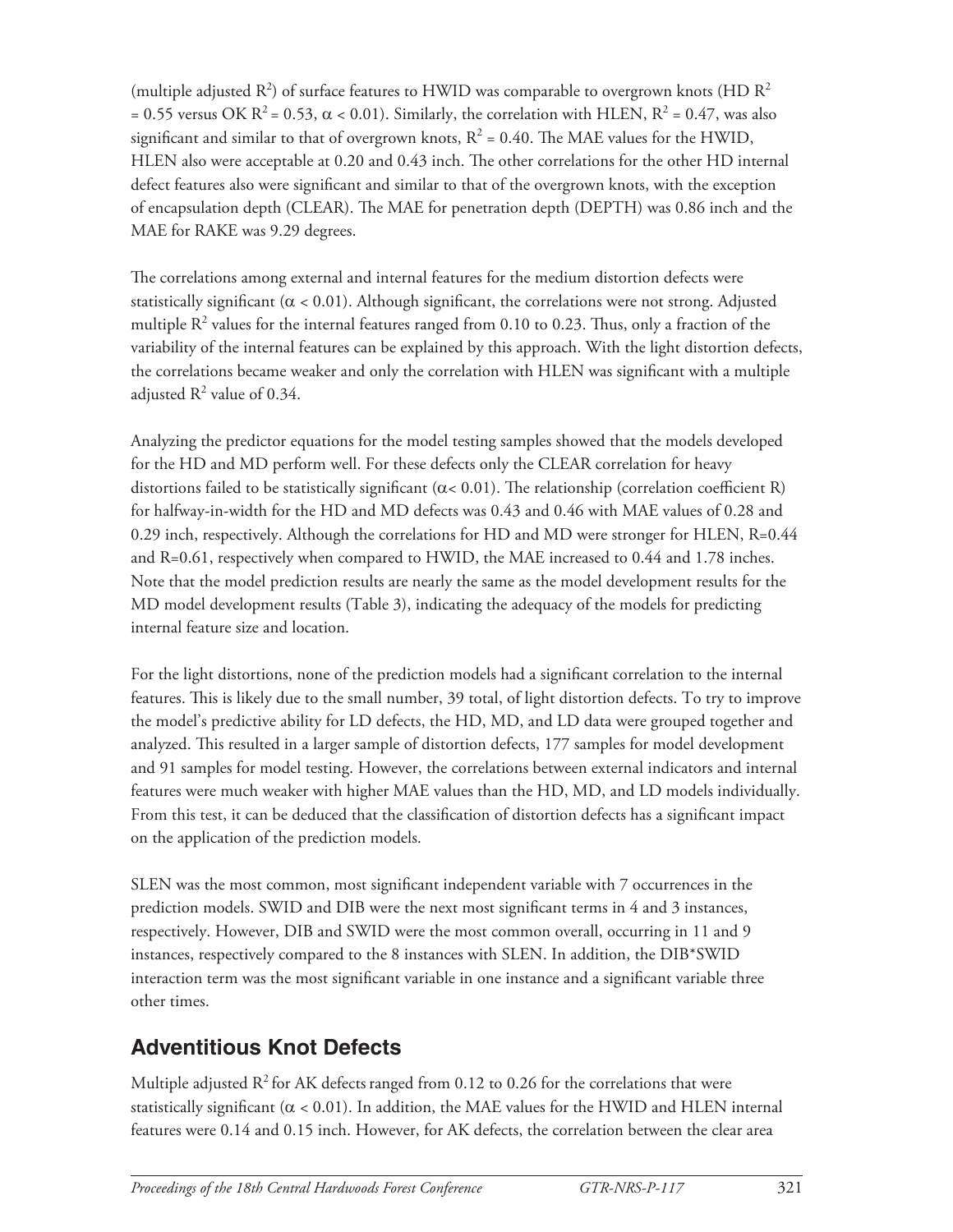above the defect and external indicators was not statistically significant ( $\alpha$  < 0.01). Multiple adjusted  $R<sup>2</sup>$  for the significant correlations with AKC defect features ranged from 0.20, for the rake angle, to 0.26 and 0.36 for the DEPTH and HLEN features. CLEAR was not significantly correlated to any external feature measurement.

The development dataset correlations for AK and AKC defects were not exceptionally strong. However, except for encapsulation depth, the MAE was small and acceptable. The MAE for penetration angle ranged from 5.04 to 7.15 degrees. In addition, the MAE for HLEN and HWID cross-section measurements ranged from 0.27 to 0.43 inch, where significant. DEPTH, however, had a large MAE range, 1.35 to 1.45 inches. Analyzing the predictor equations using the model testing samples showed that the correlations failed to be statistically significant ( $\alpha$  < 0.01) for the majority of AK and AKC internal features. For AK defects, only HWID and RAKE had significant correlation coefficients, 0.52 and 0.51, respectively, with surface features. With the AKC defects, HWID and DEPTH were the only internal features that had a significant correlation with the correlation model (correlation coefficient  $R=0.61$  and  $R=0.80$ , respectively).

## **DISCUSSION**

Overall, the strongest correlations, both model development and testing, occurred with the most severe defect types (OK, SK, and UK). These defects occurred most recently on the tree and have had the least time to be encapsulated or grown over. Thus, more detail about the surface indicator exists. Conversely, some of the weakest correlations that were discovered involved the least severe defect types (AK, AKC, LD, MD, HD). The adventitious knots/buds and the light and medium distortions were the oldest defects examined and had the longest time to encapsulate. Thus, less surface indicator existed for these defect types. A heavy distortion defect is at the point in the encapsulation process where an overgrown knot has made the transition to a distortion defect. More surface indicator detail exists for this type of distortion than the others, as evident in the predictive power of the HD feature models when compared to the MD and LD defect models. These results closely agree with those from the yellow-poplar defect study (Thomas 2008).

The results from this study indicate that most internal defects can be accurately estimated using external feature data. To date, yellow-poplar and red oak have been studied, resulting in the development of internal defect prediction models. These models will be further developed and tested using samples from additional sites. Models for additional hardwood species are in progress.

The goal of this research was to develop models capable of predicting internal defect features based on external defect characteristics. These models were developed to complement scanning and defect detection research that locates severe defects on hardwood stems (Thomas and Thomas 2011). Recent efforts at West Virginia University (WVU) have created a computer program (Lin et al. 2011) that generates sawing solutions that optimize recovery according to National Hardwood Lumber Association (NHLA) lumber grades, which use the external defect scan data and the predicted internal defect data from this model. As such, the prediction models allow the optimizer to know how deeply encapsulated a given defect is, how big it is, and how deep the defect penetrates the log. For example, the defect models allow the optimizer to know if a defect would be removed when a slab is sawn from the log. All of these research efforts are being pursued as an aid to hardwood sawing.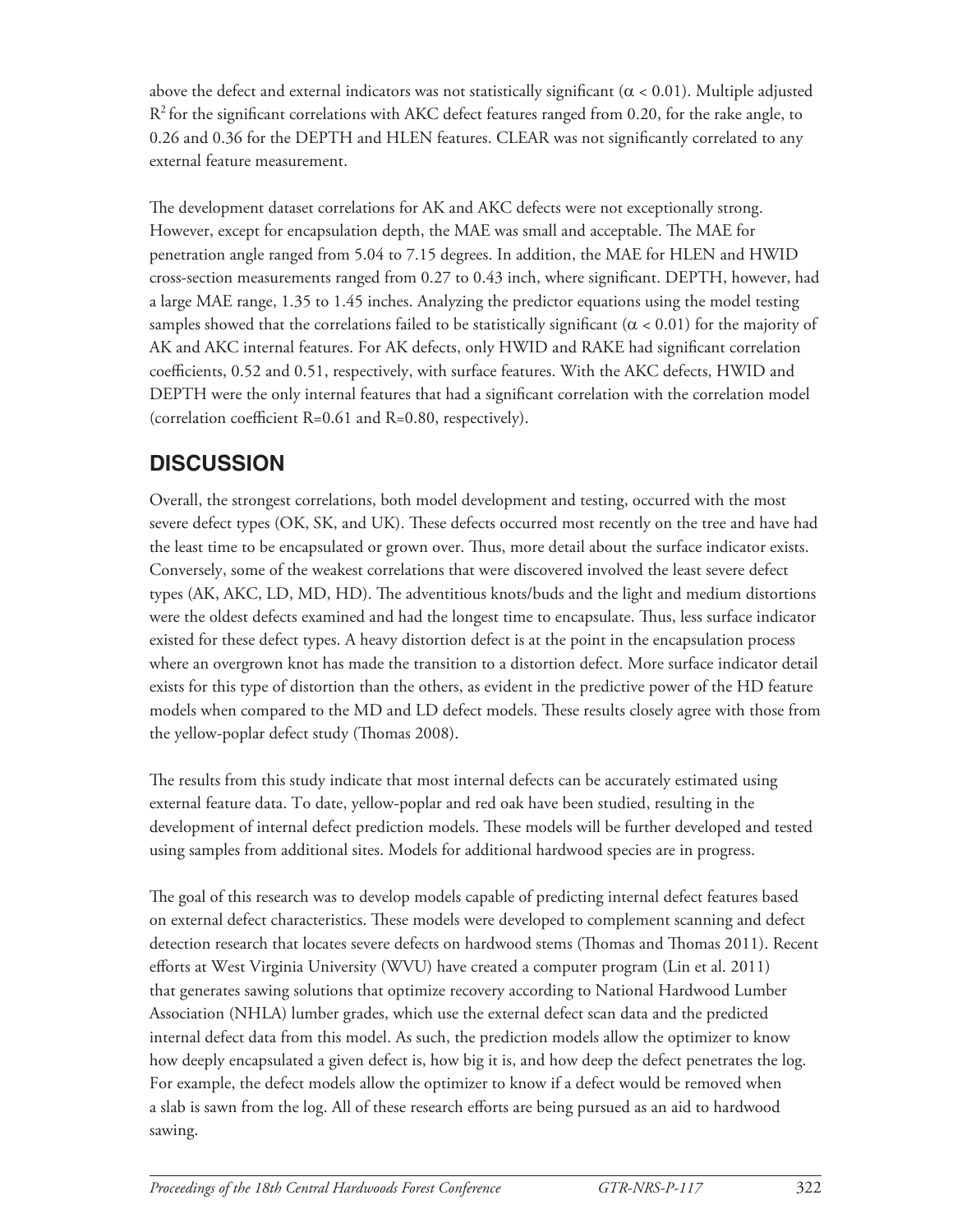#### **ACKNOWLEDGMENTS**

The author would like to thank MeadWestvaco in Rupert, WV, and Robert Driscole at the WVU Experimental Forest for their assistance in sample collection.

## **LITERATURE CITED**

- Carpenter, R.D. 1950. The identification and appraisal of log defects in southern hardwoods. Presentation delivered at the Deep South Section – Forest Products Research Society Annual Meeting, Memphis, TN. Oct. 26, 1950.
- Carpenter, R.D.; Sonderman, D.L.; Rast, E.D. 1989. **Defects in hardwood timber.** Agric. Handb. 678. Washington, DC: U.S. Department of Agriculture. 88 p**.**
- Chang, S.J. 1992. **External and internal defect detection to optimize the cutting of hardwood logs and lumber.** Transferring technologies to the hardwood industry. Handb. 3. Beltsville, MD: U.S. Department of Commerce. 24 p.
- Hyvärinen, M.J. 1976. **Measuring quality in standing trees Depth of knot-free wood and gra**in **orientation under sugar maple bark distortions with underlying knots.** Ann Arbor, MI: University of Michigan. 142 p. Ph.D. dissertation.
- Komsta, L. 2006. **Processing data for outliers.** R News. 6(2): 10-13.
- Lemieux, H; Beaudoin, M; Zhang, S.Y. 2001. **Characterization and modeling of knots in black spruce (***Picea mariana***) logs.** Wood and Fiber Science. 33(3): 465-475.
- Lin, W.; Wang, J.; Thomas, R.E. 2011. A three-dimensional optimal sawing system for small **sawmills in central Appalachia.** In: Fei, S., et al., eds. Proceedings, 17th central hardwood forest conference. Gen. Tech. Rep. NRS-P-78. Newtown Square, PA: U.S. Department of Agriculture, Forest Service, Northern Research Station: 67-76.
- R Development Core Team. 2006. **R: A language and environment for statistical computing**. R Foundation for Statistical Computing, Vienna, Austria. ISBN 3-900051-07-0. Available at http:// www.R-project.org. (Accessed March 1, 2012)
- Shigo, A.L.; Larson, E.H. 1969. **A photo guide to the patterns of discoloration and decay in living northern hardwood trees**. Res. Pap. NE-127. Upper Darby, PA: U.S. Department of Agriculture, Forest Service, Northeastern Forest Experiment Station. 100 p.
- Schultz, H. 1961. **Die beureilung der Qualitätsentwicklung junger** Bäum, Forstarchiv, XXXII (May 15, 1961). 97 p.
- Steele, P.H.; Harless, T.E.G.; Wagner, F.G.; et al. 1994. **Increased lumber value from optimum orientation of internal defects with respect to sawing pattern in hardwood logs.** Forest Products Journal. 44(3): 69-72.